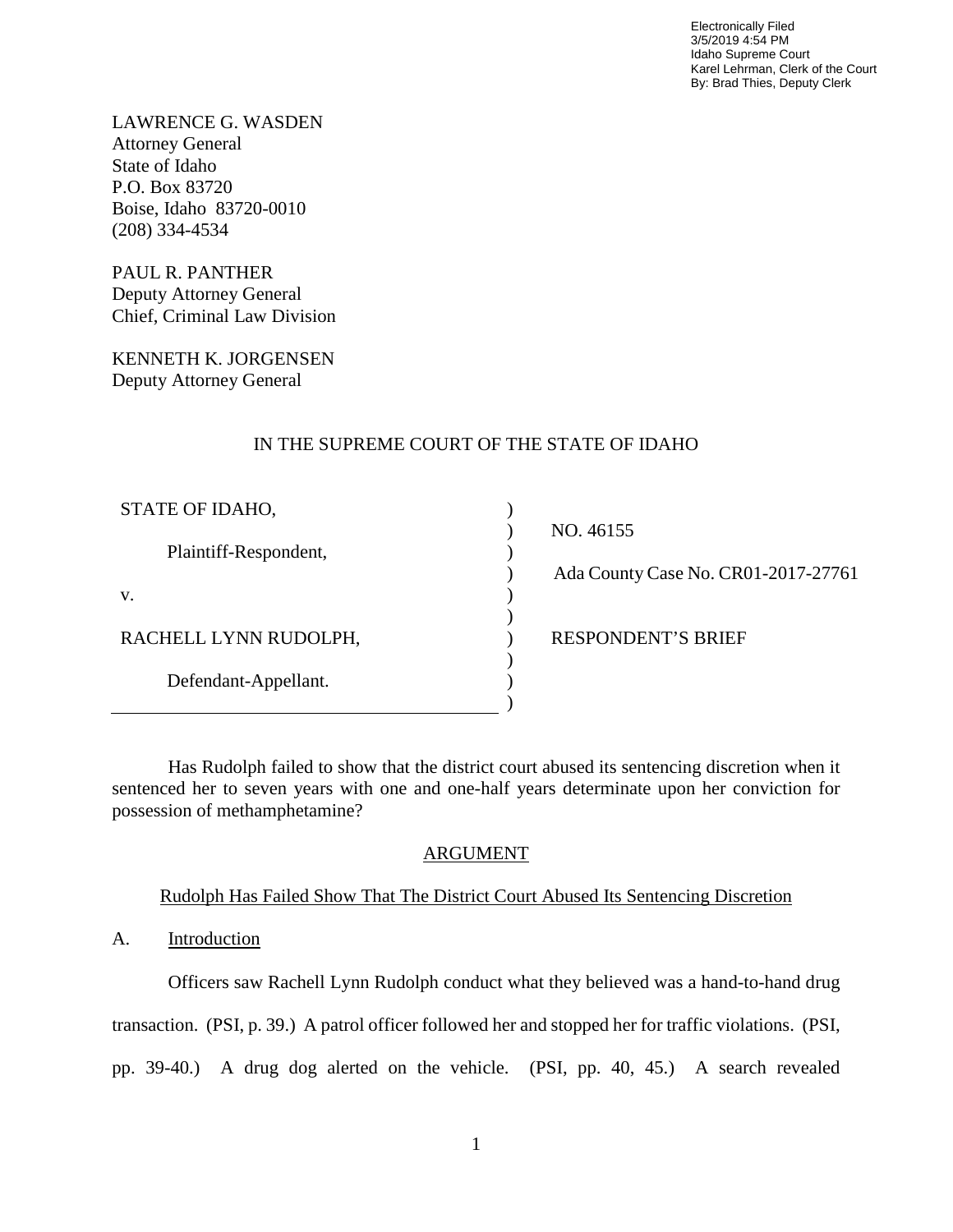methamphetamine and paraphernalia associated with both use and dealing of the controlled substance. (PSI, pp. 40-41, 74.)

The state charged Rudolph with possession of methamphetamine. (R., pp. 54-55.) Rudolph pled guilty pursuant to a plea agreement in which the prosecution agreed to recommend a suspended sentence of seven years with two years determinate and probation. (R., pp. 81, 85;  $03/02/18$  Tr., p. 6, L.  $3 - p$ . 7, L. 7.) However, prior to her sentencing, Rudolph was charged with committing additional crimes after she was found in possession of "nearly three-quarters of an ounce of methamphetamine," oxycodone and bath salts, and a gun (which she could not legally possess due to prior felony convictions), which released the prosecution from its recommendation.  $(06/06/18$  Tr., p. 5, L. 11 – p. 6, L. 16.) The district court imposed and executed a sentence of seven years with one and one-half years determinate.  $(R., p. 100; 06/06/18$  Tr., p. 12, L.  $20 - p$ . 13, L. 3.) Rudolph filed a timely appeal. (R., pp. 105-08.)

On appeal Rudolph argues the district court abused its discretion "in light of the mitigating factors, including her traumatic childhood, substance abuse issues, and mental condition" and her "commit[ment] to changing her life." (Appellant's brief, pp. 3-6.) Rudolph has failed to show an abuse of discretion.

#### B. Standard Of Review

The length of a sentence is reviewed under an abuse of discretion standard considering the defendant's entire sentence. State v. Oliver, 144 Idaho 722, 726, 170 P.3d 387, 391 (2007) (citing State v. Strand, 137 Idaho 457, 460, 50 P.3d 472, 475 (2002); State v. Huffman, 144 Idaho 201, 159 P.3d 838 (2007)). It is presumed that the fixed portion of the sentence will be the defendant's probable term of confinement. Id. (citing State v. Trevino, 132 Idaho 888, 980 P.2d 552 (1999)). Where a sentence is within statutory limits, the appellant bears the burden of demonstrating that it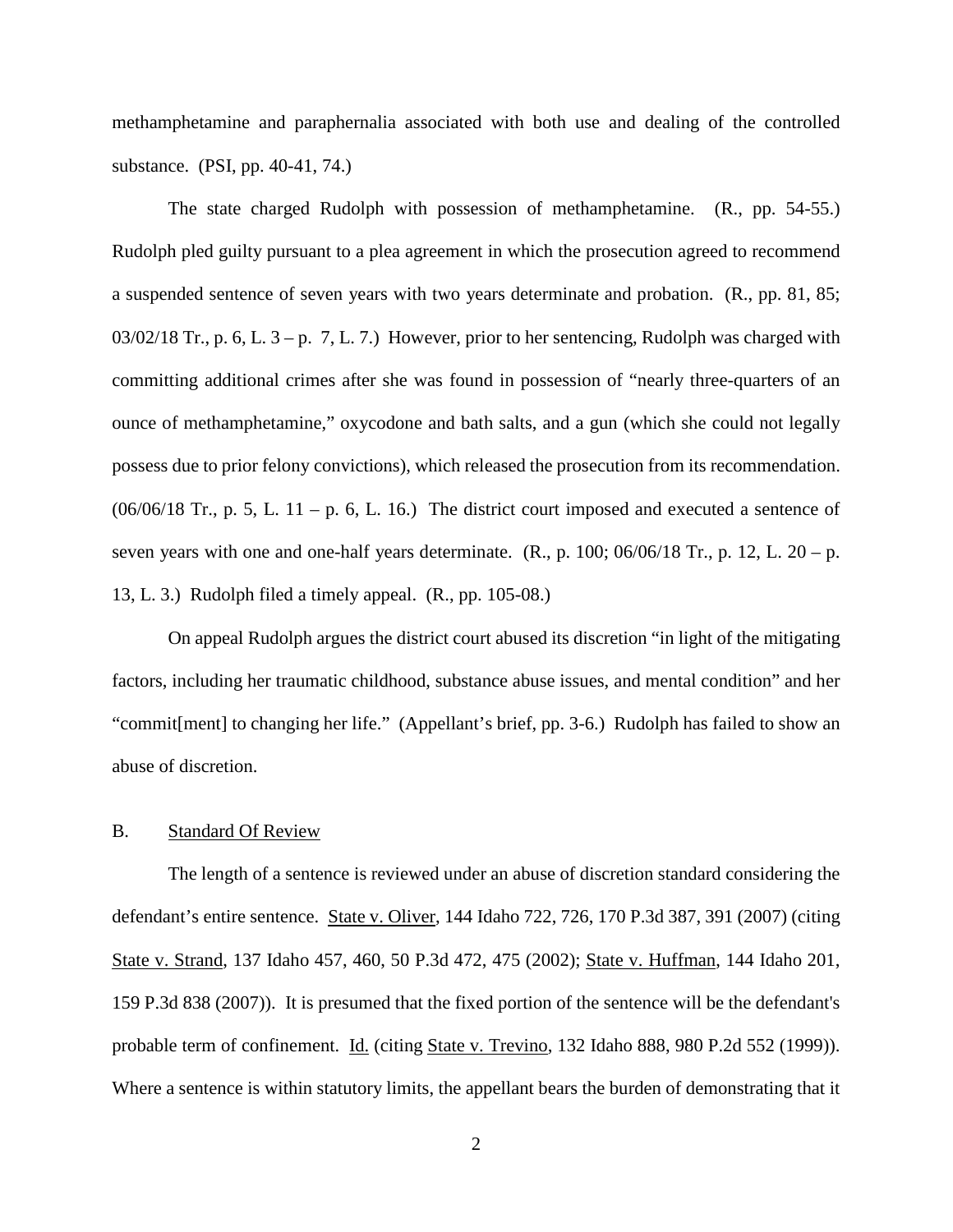is a clear abuse of discretion. State v. Baker, 136 Idaho 576, 577, 38 P.3d 614, 615 (2001) (citing State v. Lundquist, 134 Idaho 831, 11 P.3d 27 (2000)).

When considering whether the sentence was an abuse of discretion, "this Court considers: (1) whether the trial court correctly perceived the issue as one of discretion; (2) whether the trial court acted within the boundaries of its discretion and consistently with the legal standards applicable; and (3) whether the trial court reached its decision by an exercise of reason."

State v. Fisher, 162 Idaho 465, 398 P.3d 839, 842 (2017) (quoting State v. Miller, 151 Idaho 828, 834, 264 P.3d 935, 941 (2011)).

#### C. Rudolph Has Shown No Abuse Of The District Court's Discretion

To bear the burden of demonstrating an abuse of discretion, the appellant must establish that, under any reasonable view of the facts, the sentence was excessive. State v. Farwell, 144 Idaho 732, 736, 170 P.3d 397, 401 (2007). In determining whether the appellant met his burden, the court considers the entire sentence but, because the decision to release the defendant on parole is exclusively the province of the executive branch, presumes that the determinate portion will be the period of actual incarceration. State v. Bailey, 161 Idaho 887, 895, 392 P.3d 1228, 1236 (2017) (citing Oliver, 144 Idaho at 726, 170 P.3d at 391). To establish that the sentence was excessive, the appellant must demonstrate that reasonable minds could not conclude the sentence was appropriate to accomplish the sentencing goals of protecting society, deterrence, rehabilitation, and retribution. Farwell, 144 Idaho at 736, 170 P.3d at 401. A sentence is reasonable "'if it appears necessary to accomplish the primary objective of protecting society and to achieve any or all of the related goals of deterrence, rehabilitation, or retribution.'" Bailey, 161 Idaho at 895–96, 392 P.3d at 1236–37 (quoting State v. McIntosh, 160 Idaho 1, 8, 368 P.3d 621, 628 (2015)).

The record shows the sentence is reasonable. This is Rudolph's "third known felony conviction." (PSI, p. 8.) She has a prior controlled-substance felony conviction from 2009; the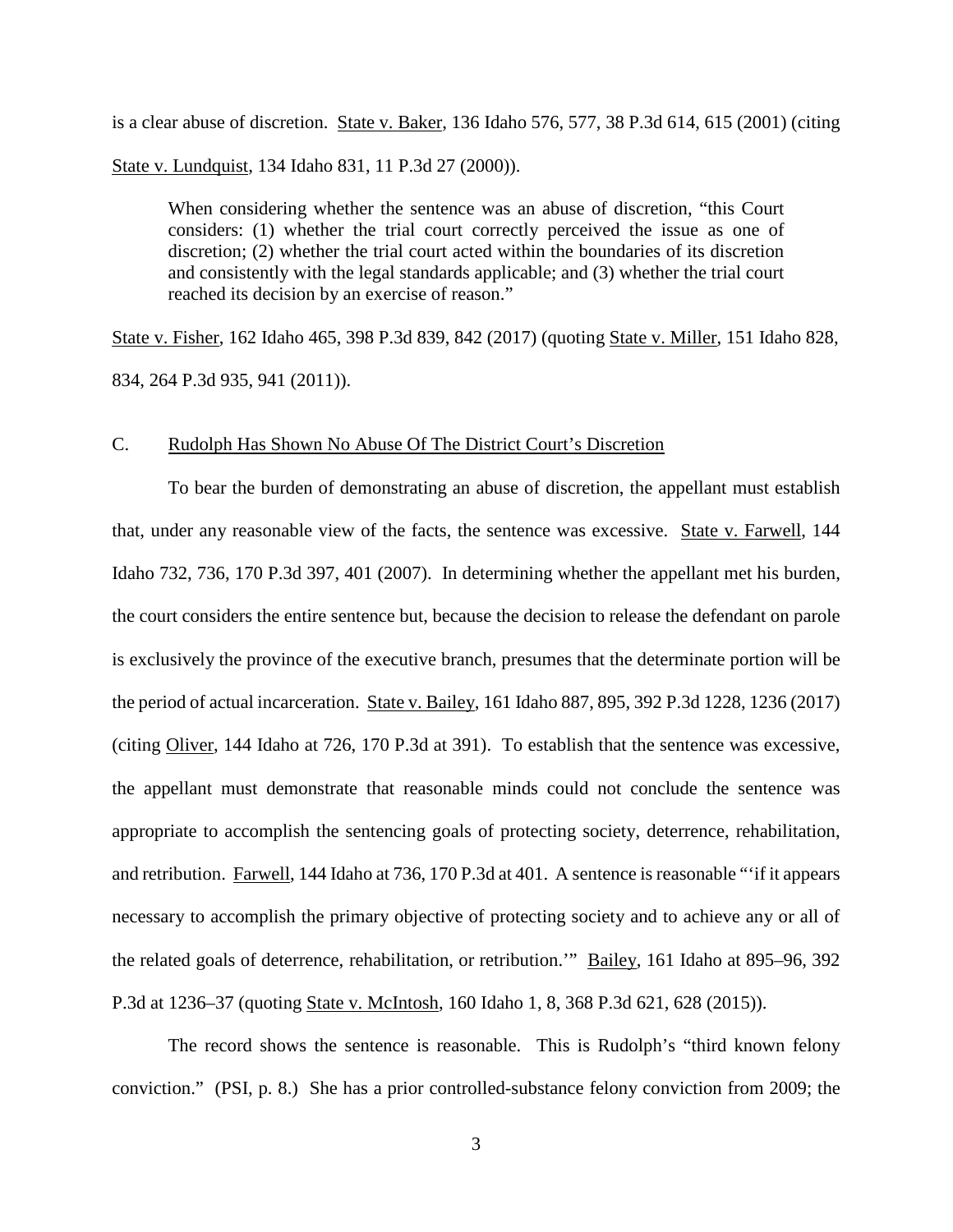district court granted her probation; the district court revoked probation when she committed a new controlled-substance felony; she served her sentences until released in 2013; she absconded from parole within months; and then she served out her sentences, being released on September 9, 2016. (PSI, p. 8.) She committed the instant offense less than a year later, on July 16, 2017. (PSI, p. 3.) While released pre-sentencing in this case, she was found in possession of "nearly threequarters of an ounce of methamphetamine," oxycodone and bath salts, and a gun (which she could not legally possess due to prior felony convictions), which released the prosecution from its recommendation.  $(06/06/18 \text{ Tr.}, p. 5, L. 11 - p. 6, L. 16.)$ 

Rudolph began using methamphetamine when she was 17, and her only sustained period of sobriety has been while in custody. (PSI, p. 14.) She was evaluated as being in the high risk category for recidivism. (PSI, p. 15.) The district court's decision to impose a sentence whereby Rudolph could qualify for parole in as little as 18 months, while being under some form of supervision for seven years, was well within its discretion.

 Rudolph claims that her long history of substance abuse, undiagnosed mental health issues, and traumatic childhood are mitigating, and that her claim of commitment to changing her life, warrant "a more lenient sentence, including a rider." (Appellant's brief, pp. 3-6.) Rudolph's arguments show no abuse of discretion.

"There can be no abuse of discretion in a trial court's refusal to retain jurisdiction if the court already has sufficient information upon which to conclude that the defendant is not a suitable candidate for probation." State v. Jones, 141 Idaho 673, 677, 115 P.3d 764, 768 (Ct. App. 2005). The record, as laid out above, demonstrates that Rudolph is not a suitable candidate for probation. The district court gave adequate opportunity for rehabilitation through parole. Rudolph's lengthy